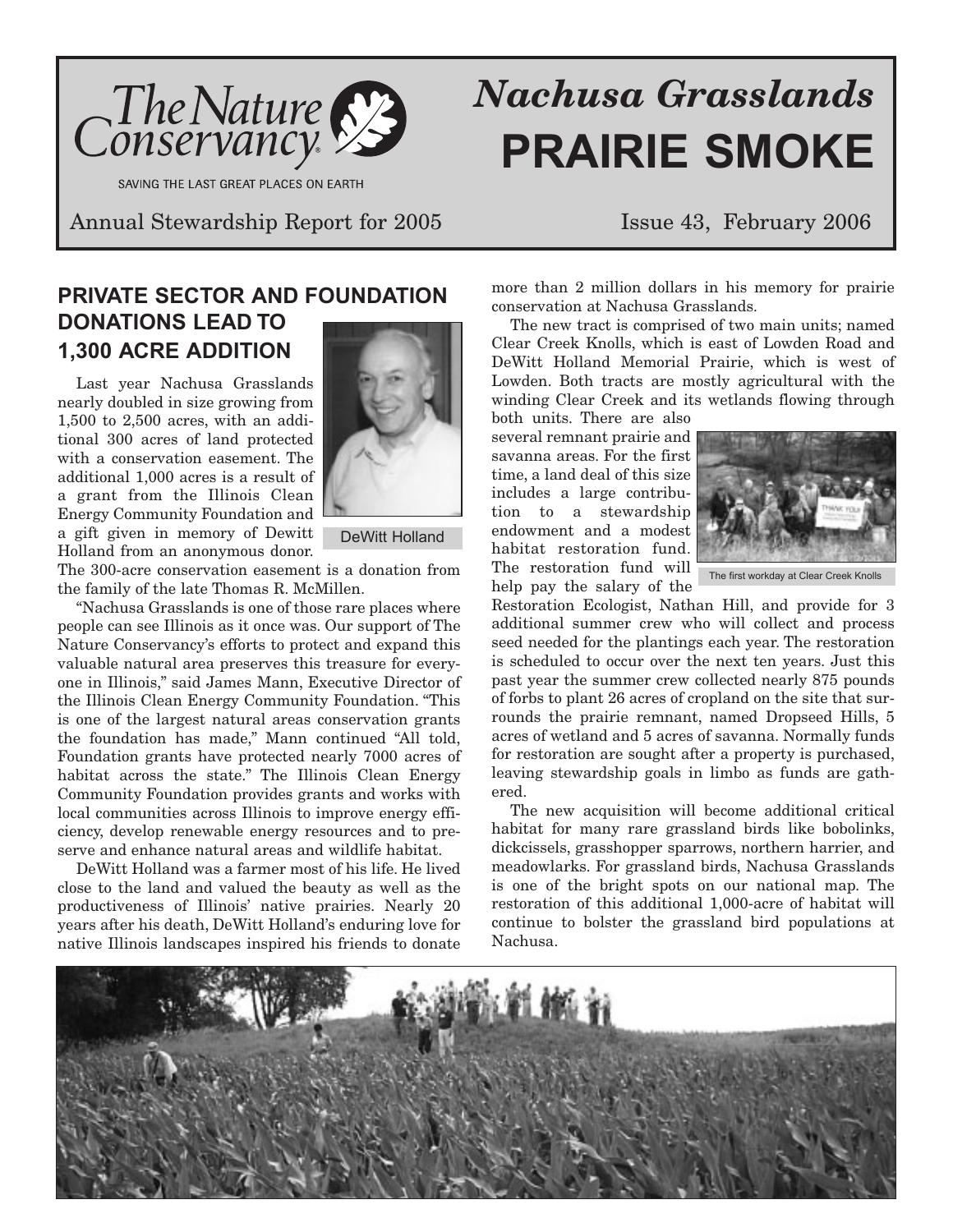## **Managers Notebook**

By Bill Kleiman, Preserve Manager Nathan Hill, Restoration Ecologist

**Seed Harvest:** 2005 saw another bumper crop for seed harvest thanks to our hardy volunteer stewards and staff. The total bulk weight of seed was 3,500 pounds from over 200 species of plants. Of this total, volunteers collected about 1,800 pounds. The crew collected around 900 pounds of forb seed from 175 species. The combine and seed stripper reaped 800+ pounds of grass seed, mostly big bluestem and Indian grass. The crew and stewards got both quantity and diversity with significant weights of almost every species. Our goal for next year is for the crew to collect 1000 pounds from 200 species.



Kelly and Katie collect false toadflax and porcupine grass.



Steward David Edelbach building another seed drying rack.

**Weed Work:** We worked hard to fight invasive weeds like multi-flora rose, honeysuckle, birdsfoot trefoil, king devil, and parsnip. We took a huge chunk out of the birdsfoot trefoil population south of Doug's Knob but next year we will be back there, hopefully reporting much less of this challenging legume. Our seasonal crew and many stewards work day after day on weeds all summer long and we thank them for their steadfastness and good cheer.



Nate Hill and Bill Kleiman

**Fire:** We had a good fire season with 13 fires and about 1100-acres burned at or around Nachusa. We also assisted on four fires in the region. One of the reasons we have had successful fire seasons is because we work hard all year to have good fire breaks. Our fire break work started in the early summer when our hired crew used a stump grinder to take down hundreds of tree stumps from miles of fire breaks. This made fall mowing of the breaks much better, and during the fires the heavy water-laden vehicles took less of a pounding. We also used a tractor mounted leaf blower to blow leaves off



Fire crew on line.

about 3 miles of woodland fire breaks. On our grass fire breaks we mowed the tall vegetation and then used a hay rake to move the thatch off the break. This made for faster fire line work with less water used. Our fire crew of volunteers and a few staff continue to do all our fire work. With the help of a Conservation 2000 grant, we just purchased two new vehicle mounted water sprayers that will be used during prescribed fires.

**Brush Clearing Update:** At Clear Creek Knolls the contracted Geoboy brush mower cleared underbrush so the crew could get in and remove a patch of invasive black locust. With chain saws and help from the C-2000 funded track loader we were able to cut around 10 acres of invasive brush and trees and grind the stumps thus making

 $-2-$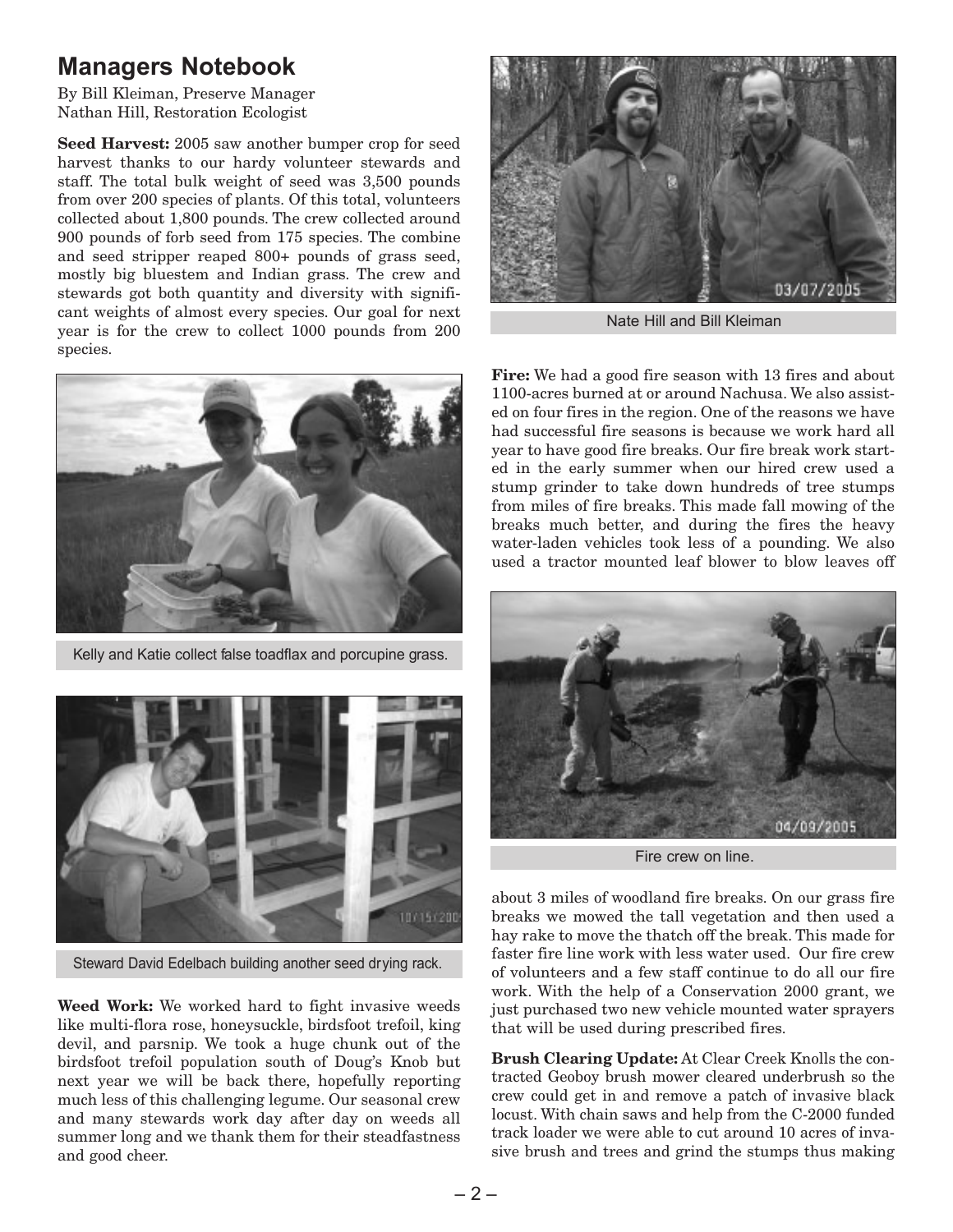the site easier to restore in the future. We will continue to follow up with spot herbicide spray treatments and mow the site to prepare it for prairie planting.

Several nice remnant prairie areas were identified at the new Clear Creek Knolls, one chock full of the rare fame flower *(Talinum rugospermum)*, and another with prairie petunia *(Rueelia humilis).* Steward Mary Vieregg has been working hard at Dropseed Hills removing brush and over-seeding with hand collected seed from the preserve.

**Plantings:** We planted 16 acres of mesic and 10 acres of dry prairie seed on the corn field around the Dropseed Hills at Clear Creek Knolls this year, once again using a contracted fertilizer truck with a 60 foot boom that uses air to broadcast seed. In addition we were also able to plant 5 acres of wetland along the Creek where the crew cleared brush. We broadcast 50 pounds of savanna mix nearby under several big bur oaks.



**Ecological studies in progress:** What makes for a successful prairie planting? by Mike Hansen of Southern Illinois University at Carbondale. Mike gathered his data this last summer and is in the process of interpreting the results. Our early view of his data suggests that the successful plantings were done on ground formerly in row crops, and the prairie seed mix was abundant and diverse. More on this next year.

**Ryan Klopf**, another former seasonal staff here, just started graduate work at SIUC, but he will be working at Konza Prairie in Kansas. Ryan is planning to look at the composition of seed mixes used to restore tallgrass prairie and how they affect ecosystem structure and function.

**Amy Toth** and **Chris Hauser** discovered a huge cadisfly un-common enough to have no common name, *Hydadophyllax Argus.* Later, Ed DeWalt of INHS and Maria Lemke of TNC sampled in Wade Creek and found hundreds of the same species. Nachusa is the only sight in Illinois for this species. Ed and Maria plan to do more surveys of the small cold water creeks at Nachusa.

**Todd Bittner** of IDNR and **Patti Vitt** of Chicago Botanic garden - monitoring grazing effects on prairie bush clover. These two have worked hard for this rare

flower that seems to want a small amount of grazing and prescribed fire. Our data shows modest increases in the plants from the grazing we did with our single Jersey cow in 2000. Jay Stacy also had several plants flower from seed planted in his prairie planting. We want this endangered plant blooming in many more places on the preserve and will continue to work towards this goal.

**Doug Taron** of Chicago Academy of Sciences. Restoring *Aphrodite fritillary* butterflies to Glacial Park, McHenry County from Nachusa. The Aphrodite *(Speyeria Aphrodite)* is an uncommon butterfly of moist to mesic prairies in Illinois. The species ranges across much of North America, from the Maritime Provinces of Canada south to Georgia, and west to central Arizona and southeastern British Columbia.

Rarity of *S. aphrodite* in Illinois is likely related to rarity of its habitat. The species is restricted to remnant prairies. It receives a heritage ranking of SU (unrankable) in Illinois, and of S2 (imperiled) in Indiana. Larvae feed exclusively on violets *(Viola)*. Flight times have been recorded from June through early September. Eggs are laid from mid-August onward.

In an attempt to restore *aphrodite fritillaries* to Glacial Park in McHenry County, several attempts were made to collect them at Nachusa Grasslands. Finally, on September 29, 2004, three butterflies were netted. Doug's report reads, "I set up each of the females in an oviposition cage. Egg laying began almost immediately. Two of the females produced in the neighborhood of 60 eggs each. The third female died shortly after being confined, but not before producing 6 eggs. A total of 127 ova were obtained in this way." On October 13, 2004, the new larvae were transferred to Glacial Park. Larvae were placed on host plant leaves, which were already senescing for the winter. No aphrordite were seen in 2005 but we will continue to look for them.

#### **Stacie Voss** of NIU - breeding birds.

Stacie worked with volunteer monitor Ann Haverstock to analyze over a decade of data that Ann has carefully assembled. Stacie is looking for patterns of change in bird populations as related to our habitat restoration work. Her thesis will be published soon.

Stacie reports that birds in Nachusa's restored prairie plots were similar to native prairie plots in numbers and diversity of birds observed. Restored prairie plots were in fact better at attracting sensitive grassland birds like Henslow's Sparrows. Savanna and edge habitat held greater numbers of birds and bird species due to the variety of microhabitats offered. Grasshopper sparrow populations had a significant negative population trend over the 14 year period, however, overall they were the most commonly seen bird. Burning did not have an effect on species richness or species diversity.

### **Nicolet Cagle** of Duke University - snakes of prairies.

As early Illinois settlers traversed our native grasslands, interactions with snakes, including state endangered massasaugas and threatened western hognose snakes, were an integral part of their prairie experience.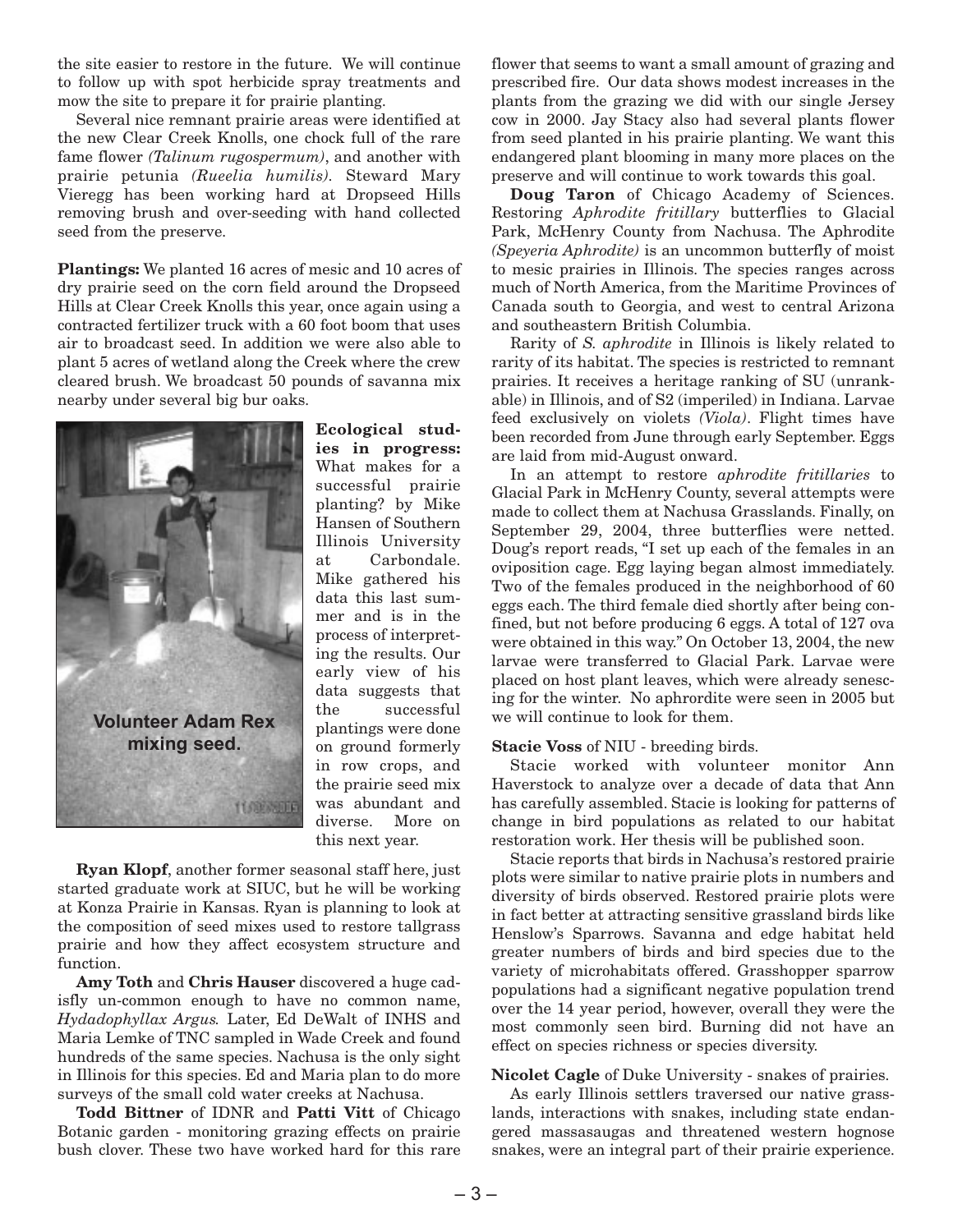These snakes, although often misunderstood and feared, provide valuable ecosystem services as food for hawks and owls and by controlling rodent and insect populations. Today, snake populations are declining globally, but the cause of this decline is largely unexplored. To determine why snake opulation sizes have decreased in many areas of northern Illinois, and to promote future snake conservation, I am studying the relationship between microhabitat haracteristics (e.g., amount of vegetation cover, animal burrow densities), landscape features (e.g., road densities, surrounding land uses), and snake population attributes like weight to length ratios and survival rates.

Using drift fences associated with funnel traps and sheet-metal, I have Captured snakes at twenty-two locations in six Illinois prairie preserves, including Nachusa Grasslands. Using the snake capture data collected over the past two years, as well as GIS analysis of landscape characteristics surrounding each site, I have determined that snake species diversity is associated with habitat fragmentation, but each species appears to have a different reaction to these landscape components. For example, garter snakes seem robust to the effects of nearby urban land use, but less impervious to agricultural land use. Two more seasons of data ollection will allow me to determine the relationship between microhabitat features and snake survival, and whether compositional changes in snake populations are more closely aligned with microhabitat or landscape characteristics.

## **Nachusa Celebrates 20 Years**

Can you believe it! Since 1986 The Nature Conservancy in Illinois has been working at Nachusa Grasslands to protect and enhance grassland and savanna habitats. We would like to take this opportunity to begin reflecting on our history by forming a Nachusa History Team. The Team will work to record the story of how we came to protect and restore this land. The focus is on the people who have contributed hours of dedicated work over the years. You can help us by sending stories, photos or by participating on the History Team. The group could meet over the summer and we hope to develop a document or video for Autumn on the Prairie.

## **Stewards Journal**

### **Clear Creek Knolls - Dropseed Hills**

By Mary Vieregg

The Dropseed Hills have been Discovery Hills this year. An area of five knolls extending east of Clear Creek in the new 2005 acquisition east of Lowden Road, they at first

seemed to harbor only a very few native species. After



Mary Vieregg

geoboy clearing early in the spring and ongoing tree and brush clearing, scores of native species have revealed themselves.

Each knoll has its own secrets to share. Approaching from the southwest, the first small hill was used as a borrow pit so it looked like a giant had taken a large bite out of it. Its original shape is gradually being restored with sandy loam, and a prairie reconstruction will be accomplished with time and effort and lots of seed.

The second knoll has a respectable population of the unit's namesake, dropseed, along with several other native surprises. Woody growth didn't advance as far onto this knoll as onto the others, and its prairie community is surprisingly diverse even though non-native brome grass has colonized parts of it.

The third knoll is a depauperate sand prairie. On its west face, bare sand near its brow cries out for the seed of sand-loving plants. A few puccoon, lens grass, skullcap, sand bracted sedge, and white-haired panic grass individuals have managed to survive the woody invasions over the last sixty years. On top, little bluestem, junegrass, and sideoats have held the fort during the siege.

The large swale between the third and fourth knolls is a riot of *Rubus sp.* and fallen trees. Its true identity remains hidden as it awaits the relief columns of tree removal and rubus control. The fourth knoll itself harbors a hillside of cowering pasture rose, leadplant, and spiderwort as well as several small black oaks.

The fifth knoll rewards the visitor with an array of pale purple coneflower and its associates as well as a beautiful view of the surrounding landscape.

We are only beginning to discover the innate potential and identity of Dropseed Hills. What secrets will unfold as tree and brush removal continues allowing the sunlight to warm the soil once again?

### **Big Woods**

By Hank & Becky Hartman

The year saw another major effort to make Big Woods into a safe haven for the Red Headed Woodpecker. We are



Hank & Becky Hartman

restoring more of the area to savanna by thinning brush which would normally not survive fire. Given the almost total lack of spring ephemerals, one can almost certainly conclude that most of the area became heavily shaded only recently. Over seeding continues with seeds harvested at Nachusa - over 300 pounds in 2005.

Plants discovered during the year in Big Woods include: carrion flower, pale indian plantain, sand milkweed, sand bracted sedge, kitten tail, prairie gentian, glade mallow, yellow star grass, vanilla grass, sand violet, low shadbush, stiff aster, canada milk vetch, white forget-me-not. While none of these plants are new to Nachusa, they were previously unknown in Big woods.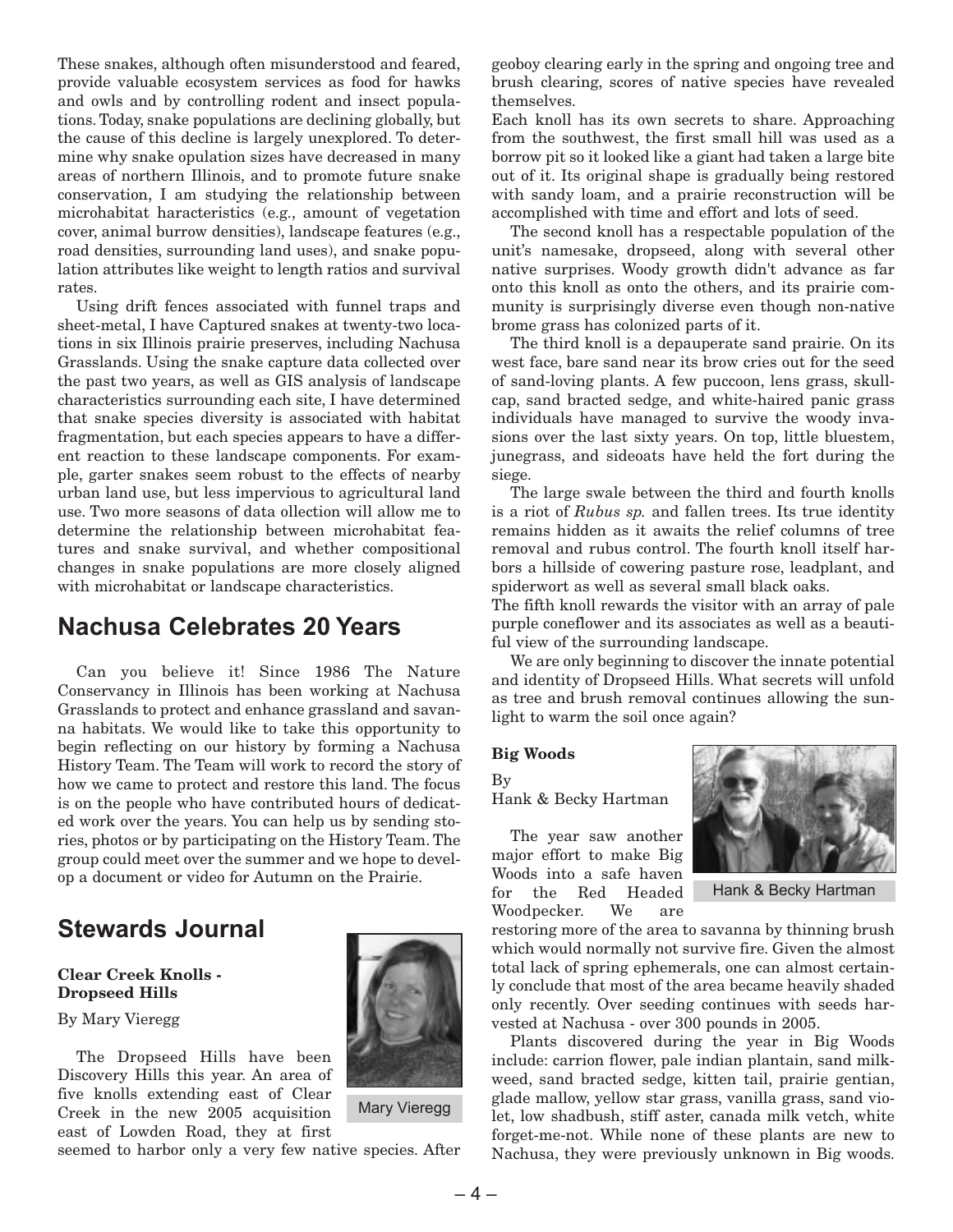The kitten tails plants are from seeds planted by Al and Mary Meier, with three separate colonies of about 50 total plants.

Flat top aster, white wild indigo and sweet indian plantain have greatly increased in numbers and area due to harvesting and planting of seeds. In our photographic archives we found a picture taken on Big Woods in 2003 of Wood Betony. We plan to verify the sighting this spring, since this would be a new plant for Nachusa.



### **Dot and Doug Wade Prairie**

By Al Meier

Stewardship on the Dot and Doug Wade unit got an early start in 2005 as we celebrated New Year's Day by clearing brush in the Shabbona Savanna. Several large oaks had fallen in recent years, and around them thickets of multiflora rose, rubus, and honeysuckle had flourished, choking

Al Meier

out the native savannah species. With the help of several other stewards, we cleared out one of the downed oaks and the brush around it and had a great bonfire to keep us warm on that cold winter day.

Work on the Shabbona Savanna continued for several months, culminating in a spring workday where many friends helped with the brush clearing effort. As the year progressed, it became apparent what a difference we had made–the Shabbona again looked like a savanna, freed from the invasive brush which had nearly overwhelmed it in recent years.

In the summer months we battled against birdsfoot trefoil and parsnip using herbicide and spades in an effort to rid the unit of these insidious plants. The birdsfoot trefoil was encroaching the high quality prairie remnants of Doug's Knob, and we hope that we have helped stem this incursion, although we know that continued work will be necessary.

In the summer and fall we collected nearly two hundred pounds of seed–representing about 65 species–some of which was used to overseed the 1994 Dot and Doug planting and some to overseed the Shabbona Savanna. The rest of the seed is being saved for planting new prairie on a portion of the unit currently in row crops.

2005 stewardship on the Dot and Doug Wade Prairie ended on a bitterly cold late December Sunday–when I arrived at 8 a.m. the temperature was four degrees and reached a high of only twelve degrees by mid-afternoon. I had the preserve all to myself that day. As I cleared brush along Wade Creek, I contemplated the beauty of Nachusa, with the reddish-brown bluestem grass peeking through the freshly fallen snow on Doug's Knob, and the brilliant blue, cloudless sky above. And, of course, I built another great bonfire to keep me warm.

Whether working with fellow stewards or alone to ponder the wonders of the natural world, Nachusa is a great place to be in any season. My thanks go out to my

fellow stewards and to all the supporters of Nachusa Grasslands for making 2005 a great year.

### **Prairie Potholes Unit**

By Chris & Jennifer Hauser



This past year, Jennifer and I spent little time in the Potholes Unit. Instead, we spent much of the summer and fall harvesting seed under contract with the



Jennifer Hauser P r a i r i e Chris Hauser Preservation Society of Ogle County (PPSOC). Overall, we harvested about 100 dry and mesic prairie species, with a final weight totaling about 480 pounds. We used a variety of harvesting techniques, using sickles and scythes for harvesting some species, and using the Nachusa seed stripper for other species. In December, we spread this seed over about 5 acres in a soybean field on the Clear Creek Unit on the south side of Stone Barn Road.

Our stewardship in the Potholes Unit will continue next spring when we will be planting several thousand plants of 3 species: 314 plants of prairie coreopsis *(Coreopsis palmata)*, 1200 corms of prairie blazingstar *(Liatris pynostachya)*, and 760 plants of prairie dropseed *(Sporobolus heterolepis).* The plants were generously grown by Larry Creekmur, a commercial native plant grower, who grew the plants from seed that we had collected from Nachusa in 2004. It will likely take several spring workdays to get all these plants into the ground, and we will be praying for moist spring weather, so wish us luck!

### **Rolling Thunder Prairie**

By Sally Baumgardner

Each time I went outdoors in September, I fashioned a "picture frame" with my hands in front of my face, over large patches of brilliant prairie wildflowers. There I would find a multitude of Monarch butterflies, feasting on nectar to fuel their long journey to Mexico. Not simply "a lot" of Monarchs, but hundreds and hundreds each day, for over three weeks.



Sally **Baumgardner** 

We invited friends to see what we think may have been a peak year for Monarch populations in migration, and no one was disappointed. A guest asked about dragonflies, and suddenly they, too, were present! How many more members of the wild world had a boom year in 2005? Do our efforts at restoration really make a difference? It seems so.

Let's watch for them again this autumn. Will you be the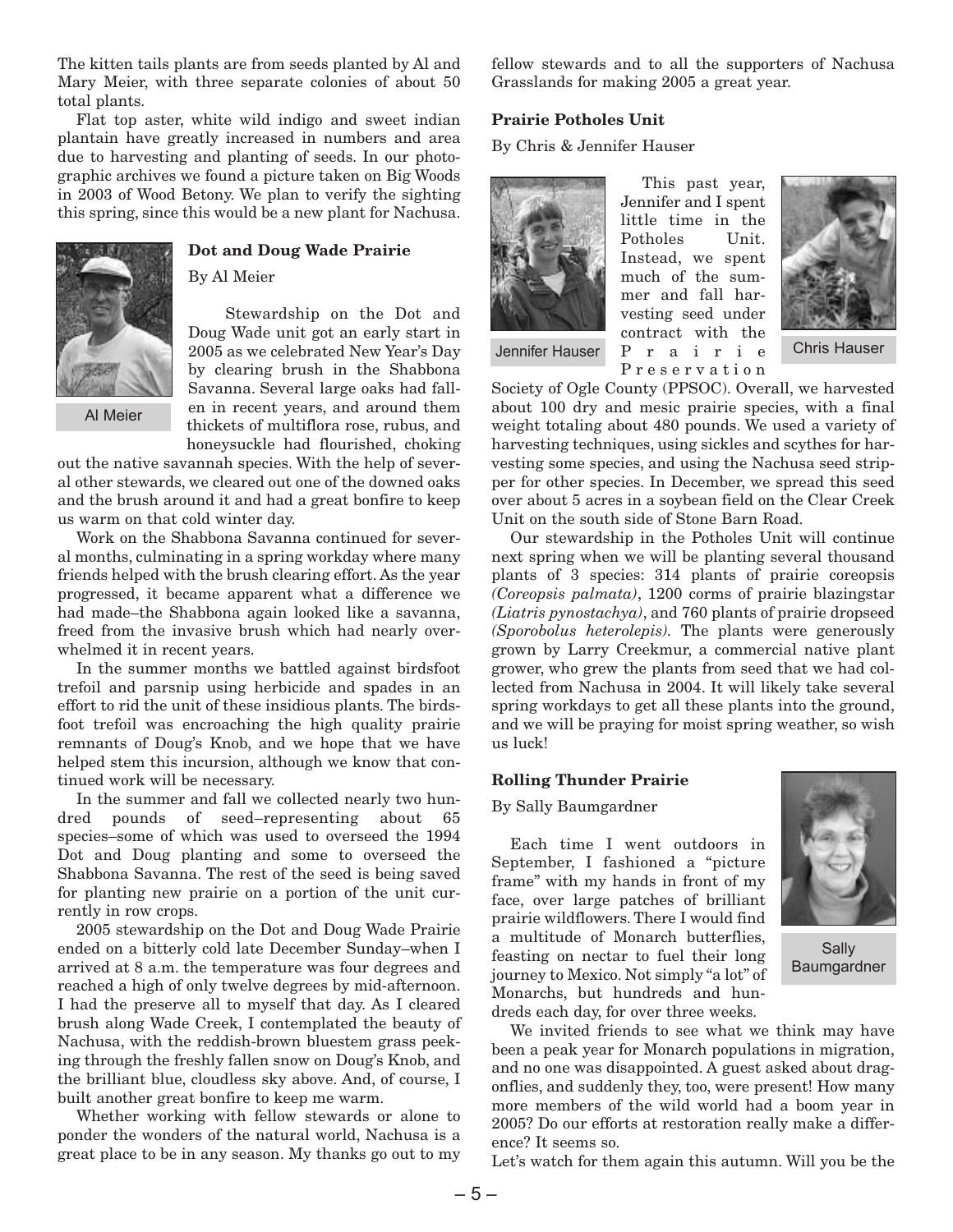first to notice the brilliant goldenrods and blazing stars, with Monarchs moving like music over the land?

### **Thelma Carpenter Prairie**

By Tom & Jenny Mitchell

We're another year closer to completing the first phase of restoration at Thelma Carpenter Prairie. The third of our four planti-



Tom & Jenny Mitchell

ngs wound up with 80 species and 200 pounds of bulk seed mix, plus 25 pounds of little bluestem. Mary Scott joined us for 75 or so collecting trips, from May 18th (pussytoes) through the end of November (asters and goldenrods).

Thanks to Katie and the crew for mowing and burning the corn stubble that we planted northwest of the remnant at TCP. Thanks to Neil Chapman and Jennifer Williams for their help both collecting and planting. We were fortunate that rain or snow followed each planting



Tom Mitchell, Mary Scott and Jay Stacy

session. Next summer we hope to finish up by planting the remaining 7 acres to the northeast, nearest the pine trees along Carthage Rd. New plants in the third year (2002) planting included dropseed and heart leaved golden alexander's. The second year planting did not have too many weeds.

All the cedars are gone from the 30 acres of hills that comprise the best parts of the unit, only a few osage orange and cherry trees remain. Three common nonnative plants, sweet clover, parsnip, and wild carrot likely will be around longer than any of us. The pond dried up for the third year in a row. Three sand milkweed plants appeared in 2005, but there were no Hill's thistle plants this year.

The fire history of TCP in 2005: the crew burned the east burn unit in the fall, the third prescribed fire there since 2001. Some of the plantings also burned. The west burn unit was lit up in fall of 2004 and resulted in a bumper crop of seeds on the western most hill. Our hope is that continued use of fire for the next 50-100 years will complete the next phase of restoration work at this unit.

## **Brush Clearing Grant Update**

The Geoboy brush mowers were humming again around the state and here as well. We have managed this TNC/ U. S. Forest Service grant for brush clearing at natural areas around Illinois from our preserve office. Miles of fire breaks and nearly a thousand acres of invasive brush have been cleared at over three dozen sites throughout the state.



Pine Rock Nature Preserve before geoboy clearing.

Much of the overgrowth is comprised of invasive species. Excessive brush keeps sunlight from reaching other plants that provide excellent habitat for native



Pine Rock Nature Preserve after geoboy.

birds, amphibians, reptiles, insects and mammals. This work will help us save many of our best remaining natural areas in Illinois. Once brush has been cleared, prescribed burns will be used to maintain these lands in a way that benefits native plants and animals by providing healthy habitat.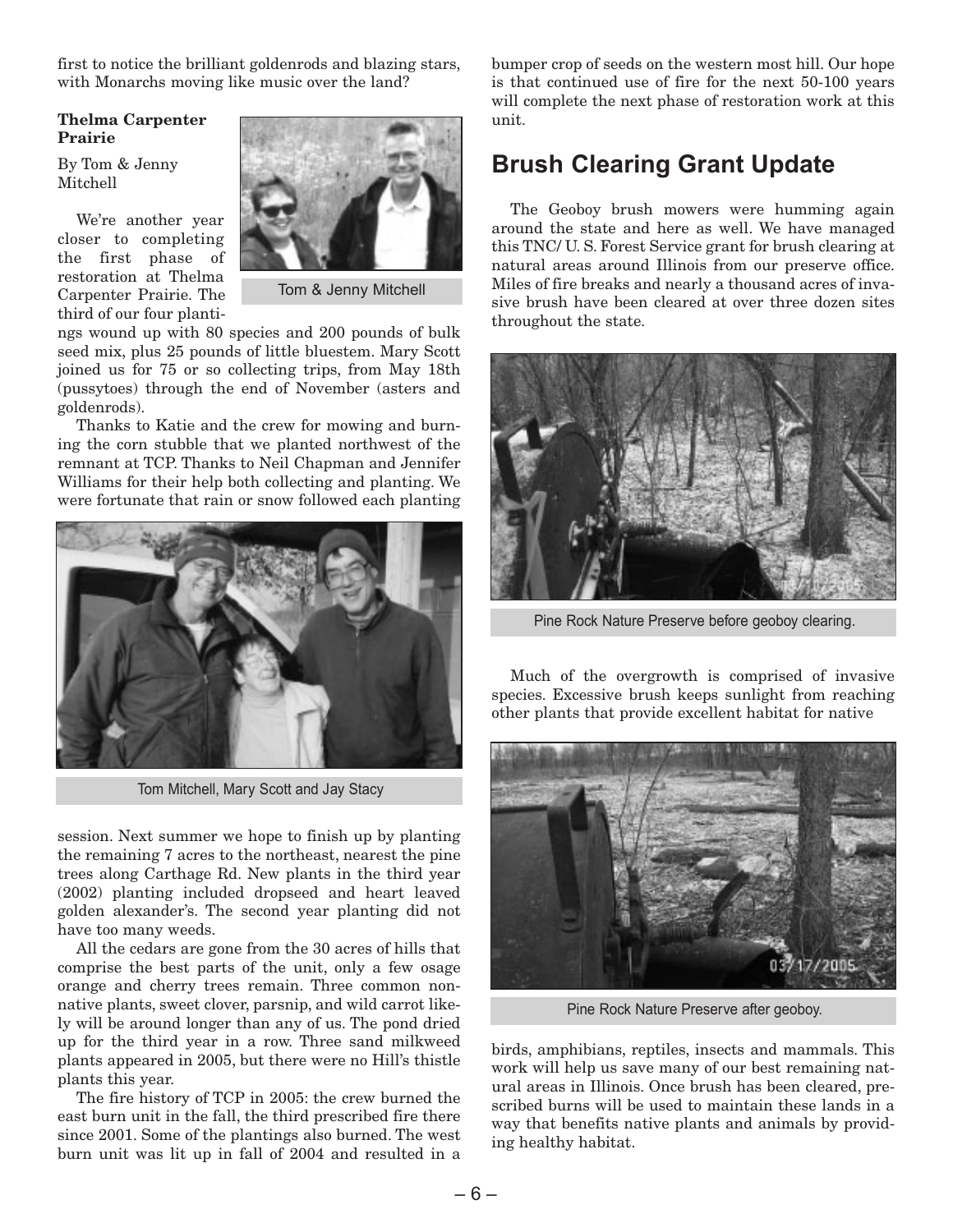## **New Discoveries**

With the addition of Clear Creek Knolls to the preserve we added more land. We also added a new species to our list of residents here at Nachusa. An interesting turtle was found sunning along the creek near the ford. Upon further examination by staff and stewards we were able to identify it as an eastern spiny softshell turtle. So keep a look out along Clear Creek and you may just find one again.



Eastern Spiny Softshell Turtle

## **C-2000 Grant Funded**

## **AUTUMN ON THE PRAIRIE**

17th Annual Celebration at Nachusa Grasslands Saturday, September 16, 2006, 10 a.m. - 5 p.m.

A free event with fun for the entire family: guided walking tours of the preserve, paintings by local artists, children's activities, gift raffle, horse drawn wagon rides, live music, and good food.

### **From the Visitor's Book**

Last year visitors from Bloomington IN, Har vard IL, Ft. Madison IA, Bidelsdorf Germany and Sweden visited the preserve and contributed to the visitors book. Next time you are out visit the kiosk and add y our thoughts.

"Escaping from the corporate drudgery for a day to enjoy the prairie"

"Gave me an idea of what the first people sa w here!"

"Our first visit here, of what we know will be many visits"

"Beautiful and peaceful"

The Nature Conservancy was awarded a \$16,000 grant by the Conservation 2000 program for the purchase of two new water sprayer units and some fire safety equipment. As a match to the grant funds Nachusa will host a workshop on woodland fire for local landowners and promote the restoration and management of local natural areas by conducting prescribed fires. For more information on the C-2000 Ecosystems Program, contact the Illinois Department of Natural Resources, One Natural Resources Way, Springfield, IL 62702-1271, 217/782-7940, http://dnr.state.il.us/orep/C2000/index.htm.





Barred Owl at Autumn on the Prairie. Steward Jay Stacy stands next to his successful planting.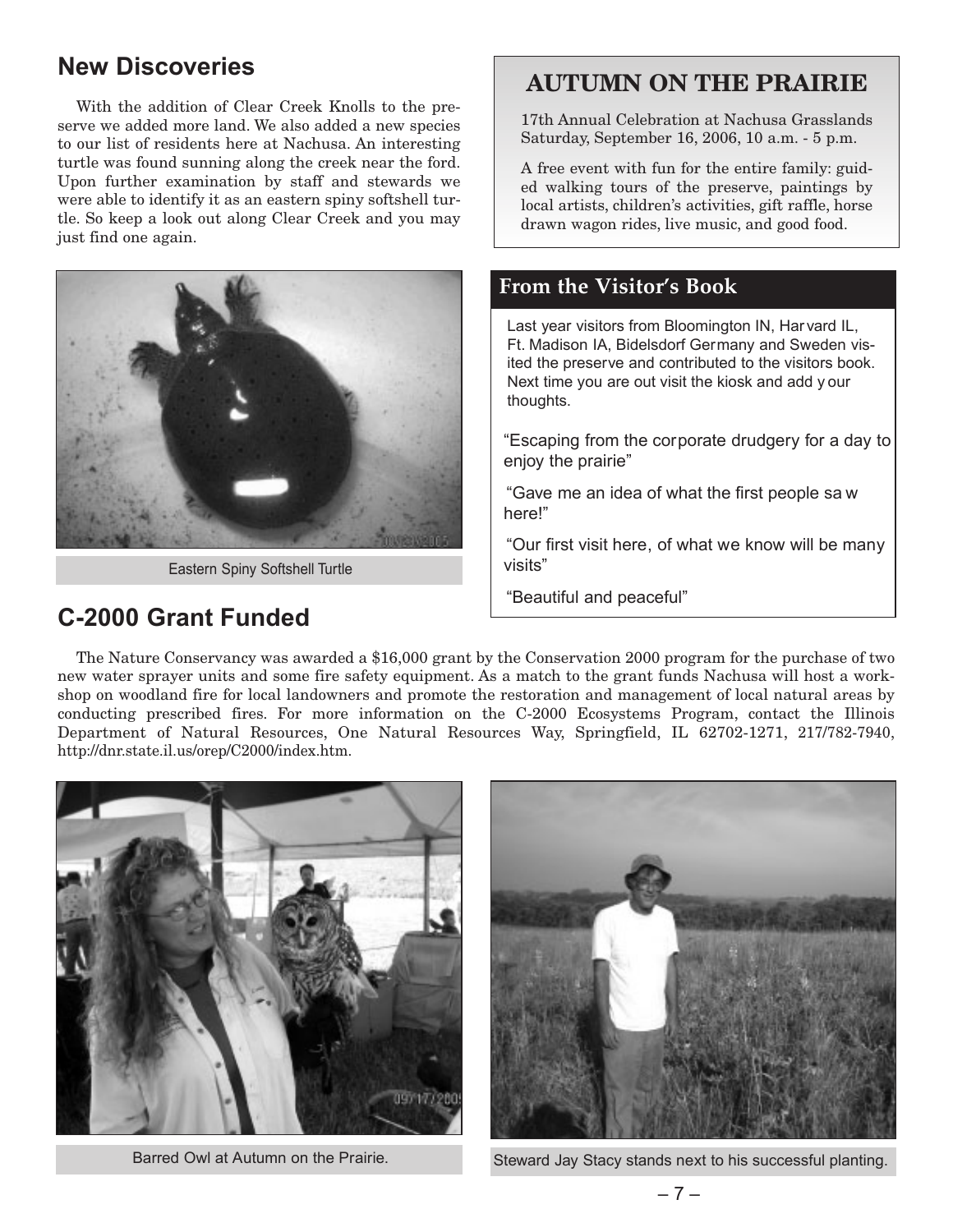## Conservancy

## **USFS BRUSH CLEARING GRANT 2006**

### Ownership

| Site                                 | Ownership                                                                                                                                   |
|--------------------------------------|---------------------------------------------------------------------------------------------------------------------------------------------|
| Agnew                                | <b>MCSHEMEY</b><br>K) DAVIESS STEPHENSON<br>WEEK<br><b>LAKE</b><br><b>TBIN</b><br>Whiteside County SWCD                                     |
| Alessio Prairie                      | Will County FPD                                                                                                                             |
| Atwood Prairie                       | OCIL)<br>CARROLL<br>Rockford Park District                                                                                                  |
| Bird's Junction Marsh.               | DEEALR KANE<br><b>DUPAGE</b><br>Will County FPD<br>COOK                                                                                     |
| Boloria Meadows                      | <b>IEE</b><br>WHITESIDE<br>Boone Creek Watershed Alliance                                                                                   |
| Burnidge                             | KEND.<br>Kane County FPD<br>LOCK ISLAND<br>BURBAU<br>WEL.                                                                                   |
| <b>Burr Oak Valley Preserve</b>      | HENRY<br>LASALLE<br>NLI<br>GRUNDY<br><b>MERCER</b>                                                                                          |
| <b>Busey Woods</b>                   | FUT.<br>Urbana Park District<br><b>EANEARIE</b><br><b>STARK</b>                                                                             |
| Chinquapin Bluffs                    | MARSHALL.<br>KNOX<br>TNC<br>LIVINUSTON                                                                                                      |
| Camp McConnick                       | WARR.<br>HEND.<br><b>WOODFORD</b><br><b>PEORLA</b><br>Girl Scouts of America<br><b>BLOQUIDES</b>                                            |
| Dixie Fromm Briggs Prairie           | Dundee Township                                                                                                                             |
| Distillery Conservation Area         | <b>TAZEWELL</b><br><b>FULTON</b><br>MCDON.<br><b>JURD</b><br><b>MCLEAN</b><br>HANDOCK<br>BCCD                                               |
| Florsheim Park                       | MASON<br>V. of Lincolnshire<br>CHAMP<br><b>SCHUYLER</b><br>DEWITT<br><b>VERM</b>                                                            |
| Franklin Farm                        | LOOKS<br>Franklin Farm<br><b>ADAMS</b><br><b>MENARD</b><br>CAS3<br><b>FROWN</b>                                                             |
| Friend's Creek                       | PIATT<br>MACON<br>MCCD                                                                                                                      |
| Green River Conservation Area        | SANGAMON<br><b>DOUGLAS</b><br>MORGAN<br><b>DNR</b><br>SCT.<br><b>MLTRS</b><br><b>EDGAR</b><br>FIKE                                          |
| Homer Lake Forest Preserve           | Champaign County FPD<br>CHRISTIAN<br><b>COLES</b>                                                                                           |
| Kinnikinnick Creek Conservation Area | <b>GREENE</b><br>CAL.<br><b>SHELBY</b><br>BCCD<br><b>CLARK</b><br><b>F MACOUPIN</b>                                                         |
| Kyte River Bottoms                   | <b>CMBRLD</b><br>MONT.<br>NLI<br><b>JERSEY</b>                                                                                              |
| Lyndon-Agnew Railroad Prairie        | EFF.<br><b>FAYETTE</b><br>CRAW.<br>Whiteside County SWCD<br><b>JANTIK</b>                                                                   |
| McCune Sand Prairie                  | <b>BOND</b><br><b>MADISON</b><br><b>Bureau County SWCD</b><br><b>CLAY</b>                                                                   |
| Meadows Park                         | <b>1AW</b><br>RICH.<br>Dixon Park District<br><b>MAILICEV</b><br><b>CLINTON</b>                                                             |
| Nachusa Grasslands                   | WAR.<br>ST. CLAIR<br>TNC & DNR<br>WAYNE<br>ED.                                                                                              |
| Nachusa Grasslands-Sand Farm Unit    | WASHIN OTTOM<br>NON.<br>JIFF.<br>TNC & DNR                                                                                                  |
| Parklands Merwin NP                  | Parklands Foundation<br><b>WHITE</b><br>RANDOLPH<br>PERRY<br>HAM.                                                                           |
| Patterson Nature Preserve            | PRANKLIN<br>Vemon Woods Owner Assocation                                                                                                    |
| Paul Douglas Forest Preserve         | <b>JACKSON</b><br>Cook County FPD<br><b>SALINE GALI</b><br>WILL.                                                                            |
| Pine Rock                            | Bd. of Regents Rengency Univ. & NIU<br><b>HARDIN</b><br><b>UNION</b><br>JOHN.<br>POPE                                                       |
| Piros Prairie                        | <b>Sheryl Piros</b>                                                                                                                         |
| Pleasant Valley Conservation Area    | MAS.<br>PUL<br>MCCD<br>ALX.                                                                                                                 |
| Resurrection Center                  | <b>Resurrection Retreat Center</b>                                                                                                          |
| Sand Creek Recreation Area.          | MCCD<br>Key to Features                                                                                                                     |
| Sand Ridge Forest Preserve           | Cook County FPD                                                                                                                             |
| Skare Park                           | County Line<br>Rochelle Park District<br>Date Crested: January 16, 2006                                                                     |
| Spring Slough                        | Brush Clearing Site Location<br>Projection: NAD 89 UTM Zage 16<br>Whiteside County SWCD<br>Sonxe ENR, USPS, US Berran of the Cenna.<br>-col |
|                                      | The Nature Conservancy provides the information<br>48<br>100 Milles<br>"he is." TIVC makes no generalize or warranty                        |
| Map Crented: January 18, 2006        | concerning the scorney of informators contained<br>in the geographic clata. Josh Thompson                                                   |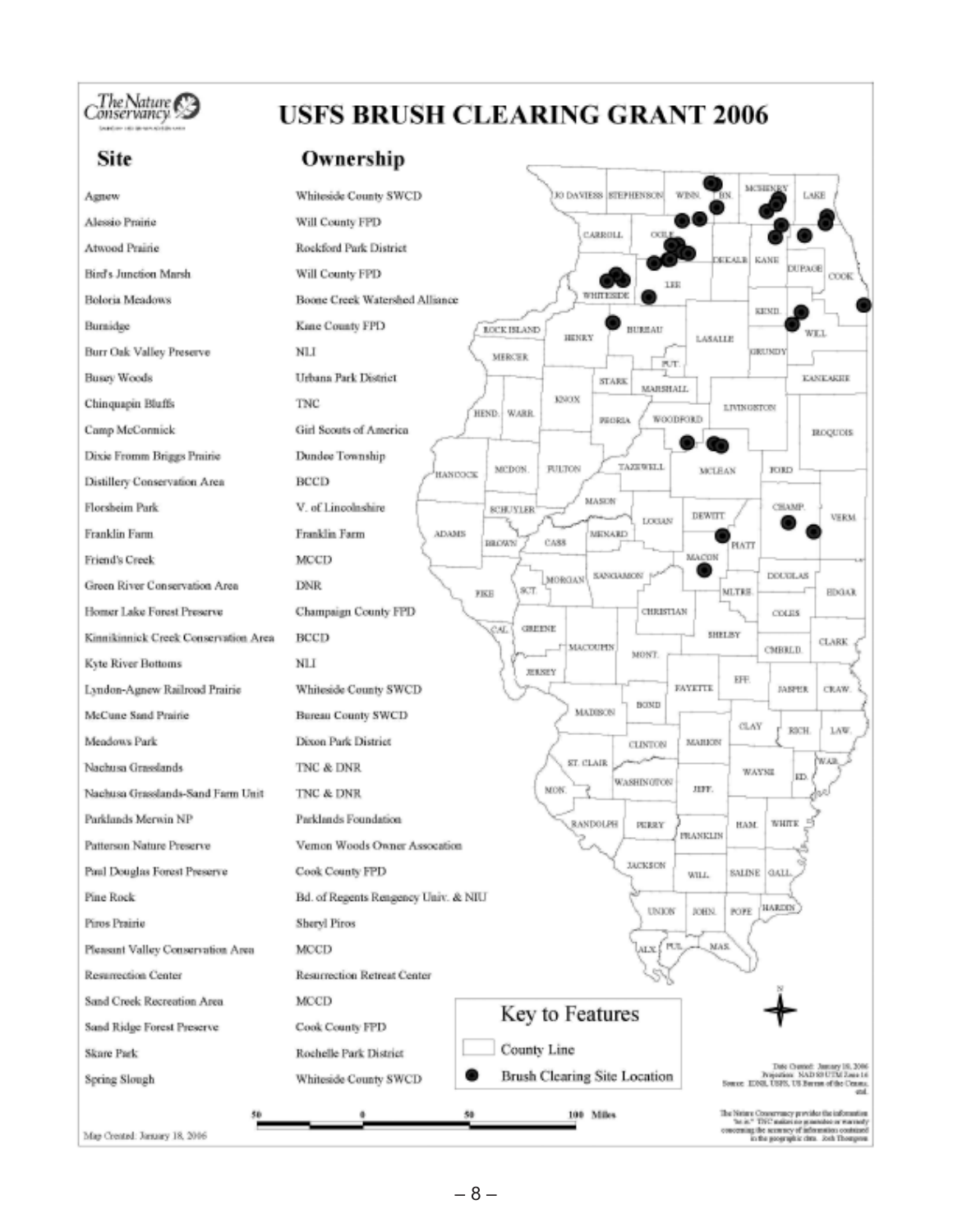

Clear Creek

Bur Oak in Winter

Nachusa Grasslands

Check the stewardship callendar for future hike dates.



SAVING THE LAST GREAT PLACES ON EARTH



Coyote Point Group



James Mann, ICECF Director – June 15, 2005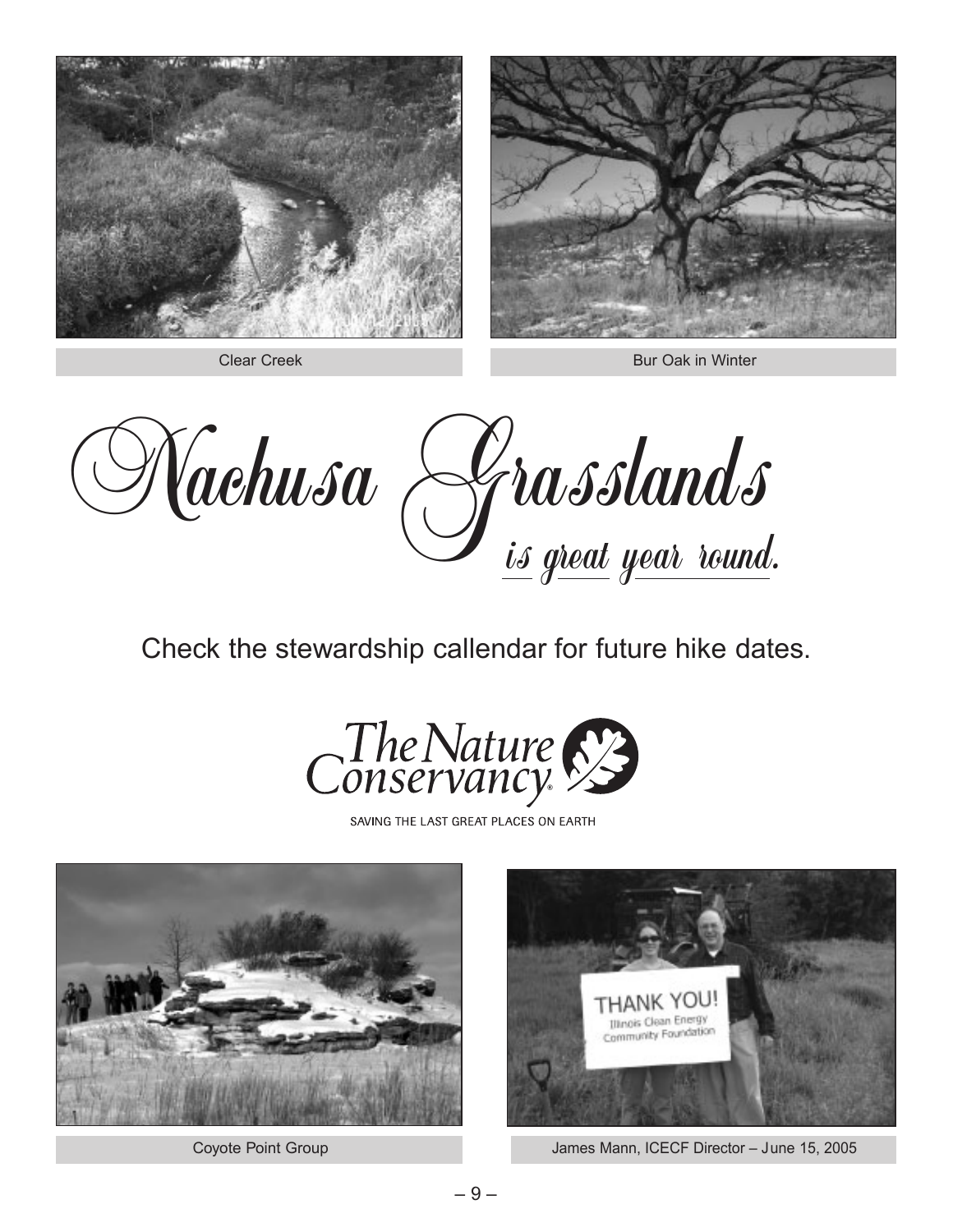## **Thank You Donors**

*\$100,000 and above* Illinois Clean Energy Community Foundation Nancy Hamill Winter Tellabs Foundation

*\$1,000 and above*

Excelon Anonymous M. R. Bauer Foundation Genesis Nursery - AOTP Sponsor Becky and Hank Hartman David Fox Gerald McDermott - 2 new chainsaws Al and May Meier

## Wish List

- MORE VOLUNTEERS! Each unit on the preserve and every aspect of our operation would welcome additional stewards. Volunteers are empowered to do as much stewardship as they wish. Check the stewardship calendar for a Saturday workday or just come out to the preserve and learn more.
- ANOTHER HARDWORKING SEASONAL CREW! Each year Nachusa Grasslands provides an excellent opportunity for recent graduates and passionate conservationists to work at the preserve. Seasonal Assistant Stewards are needed for prairie and savanna management and restoration including weed management, seed harvest, and general maintenance. Keep an eye on TNC's career webpage for the formal job announcement http://nature.org/careers/index.html or forward Nate a resume. nathan\_hill@tnc.org
- CLEAR CREEK RESEARCH We are still looking to find a researcher to take on base line monitoring of Clear Creek. Gauging stations and macro invertebrate studies are much needed. How will our restoration efforts reduce sediment and help improve aquatic habitat over time?

### **Equipment Needs:**

- Single Beds with bedding for crew housing
- Kitchen Supplies (pots, pans, knives, coffee maker)
- 5 watt hand held radios for fire crew
- 110 volt welder

#### **STEWARDS OF NACHUSA GRASSLANDS**<br>Bruce Bovd State Director State Director

Restoration Ecologist

Preservation of Wildlife

Mary Scott

Bill Kleiman Project Director

STEWARDS CO-STEWARDS

**Big Woods** Hank & Becky Hartman Committee for the

**Clear Creek Prairie** Prairie Preservation Society Mary Blackmore of Ogle County Terri Clark **Clear Creek Knolls** Dropseed Hills Mary Vieregg Jim Vieregg **Dot & Doug Wade Prairie** Al Meier Barb Regan **Edith & Anna Heinkel Savanna East Unit** Mike Crowe Cassie Krueger **West Unit** Jay Stacy Don Homer, Gene Miller

**Eight Oaks Savanna** Jan Grainger **Fen Unit** Kevin Kaltenbach Josh Sage **Kittentail Savanna** West Chicago Prairie Steve Sentoff Stewardship Group **Hamill Winter Prairie** Mike Adolph Bob Shone **Prairie Potholes** Chris Hauser Jennifer Hauser **Roadsides & Jay Meiners Wetlands** Jenny Mitchell **Rolling Thunder & Harold Walkup Prairies** Sally Baumgardner **Sand Farm** Russ Brunner **Schafer Prairie** David Edelbach Ray Derksen **Tellabs Savanna** Ron Ingraham Jan Grainger, Bob Shone **Thelma Carpenter Prairie** Tom Mitchell Jenny Mitchell **Barn Steward** Jenny Mitchell **Autumn On The Prairie 2006 Chair and Co-Chairs:** Becky Hartman, Al Meier, and Mary Meier **Science Stewards:** Bird Monitoring Ann Haverstock Butterfly Monitoring Jan Grainger Herbarium Steward Dwight Heckert Insect Collector Chris Hauser Lespedza leptostachya monitor Todd Bittner Photo Monitor Open **Outreach Volunteers:** Publicist/Educator/Presenters Sally Baumgardner, Gene Miller, Dwight Heckert Youth Stewards Leaders Baumgardner, Susan Kleiman, Ron Ingraham

Seasonal Assistant Stewards: Cody Considine, Ryan Klopf, Andy Muth, Adam Rex, Katie Schoenfeldt, Austin Saylor, Kelly Weise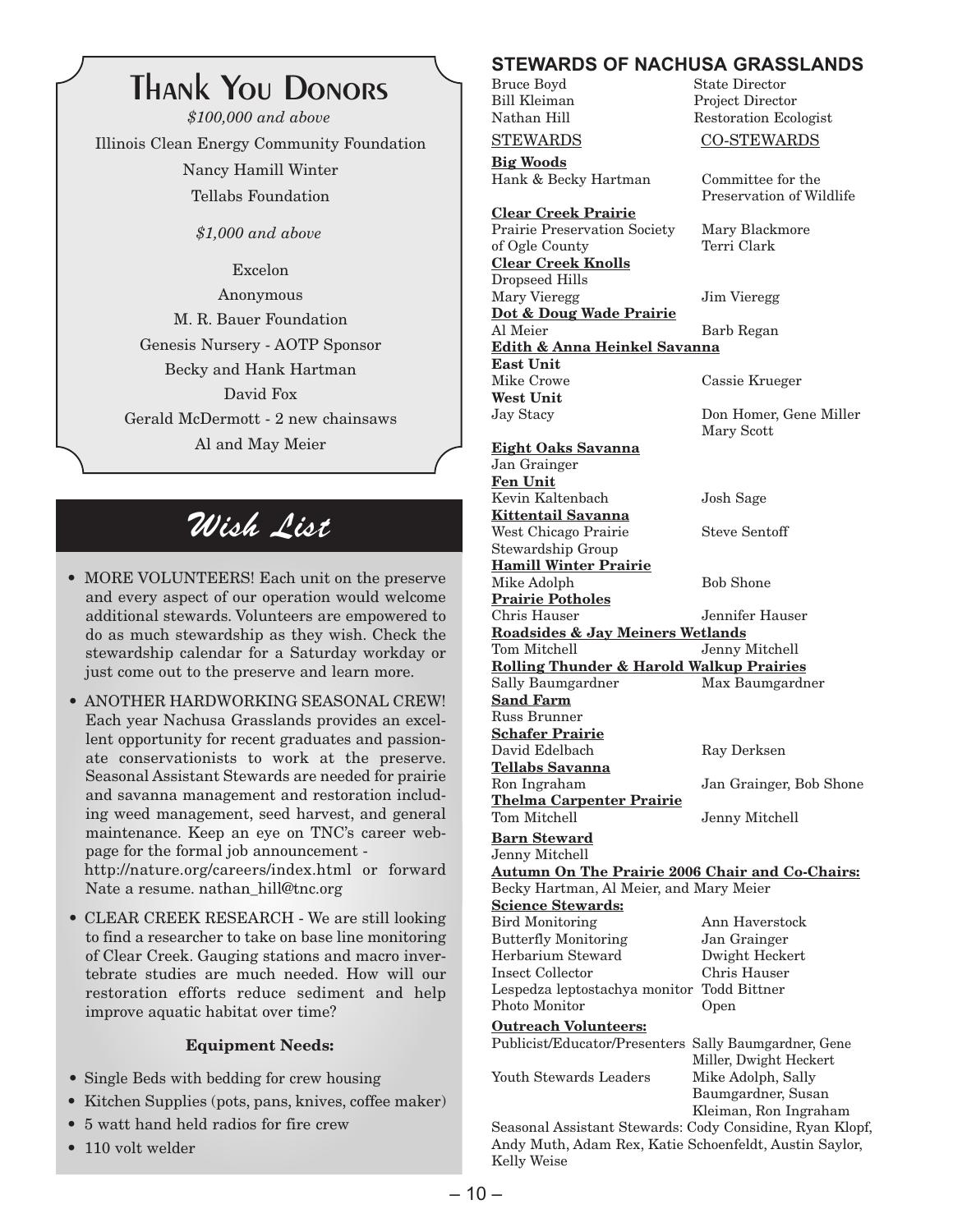### **CALENDAR FOR STEWARDSHIP WORKDAYS 2006**

Volunteer Stewards and Co-stewards lead workdays. New volunteers are always welcome to come learn and have fun with us. Start time is 9:00 A.M. Meet at the Preserve Headquarters (red barn) at 8772 S. Lowden Road. Volunteers break for lunch at the Barn and then sometimes continue stewardship or go for a hike in the afternoon as the group desires or weather permits. We also have stewardship during the week (give us a call at 815 456-2340).

**March** - Brush, Planting and Fire Season

- 4 Schafer Prairie
- 11 Big Woods
- 18 Rolling Thunder Prairie Walk 2 P.M. Pasque flowers
- 20 Vernal Equinox
- 25 Kittentail Savanna

**April** - Brush, Planting and Fire Season

- 2 East Heinkel Savann
- Introduction to Fire Workshop 8 Prairie Potholes
- 
- 15 Dot & Doug Wade Prairie Walk 2 P.M. Jack-in-the-Pulpit
- 22 Hamill Winter Prairie (*Autumn On The Prairie (AOTP) Committee Meeting at noon)*
- 29 Rolling Thunder Prairie

### **May** - Weed Season

- 6 Tellabs Savanna
- 13 Schafer Prairie
- Introduction to Woodland Fire Ecology 10-2
- 20 Prairie Potholes **Potluck Gathering (meal at 12:30)** Walk 2 P.M. Wetlands on the west
- 27 Sand Farm & Rolling Thunder Prairie

### **June** - Weed and Seed Collecting Season

3 Schafer Prairie

✄

e<br>%<br>%<br>%

✄

- 10 Eight Oaks Savanna
- 16 Resource Managers Open House
- 17 Fen (*AOTP Committee Meeting at noon)* Walk 2 P.M. Top of the knobs
- 21 Summer Solstice
- 24 West Heinkel Savanna, Thelma Carpenter Prairie
- 25 Sunday Clear Creek Prairie

### **July** - Weeds and Seeds

- 1 Pine Rock Nature Preserve
- 8 Kittentail Savanna Walk Silphiums at 6:30 P.M.
- 15 Schafer Prairie *(AOTP Committee Meeting at noon)*
- 
- 22 East Heinkel Savanna & Clear Creek Prairie Sand Farm
- 

### **August** - Seeds

- 5 Big Woods
- 12 Prairie Potholes & Rolling Thunder Prairie
- 19 Dot & Doug Wade Priaire
- 26 Wast Heinkel Savanna & Thelma Carpenter Prairie *(AOTP Committee Meeting at noon)* Walk 2 P.M. Tim's Half Knob - Blazing Star

#### **September** - Seeds

- 3 Schafer Prairie
- 9 Fen
- AOTP Preparation Workday
- 16 **Autumn On The Prairie Celebration Nachusa is 20 years old. The Illinois Chapter of The Nature Conservancy turns 50!** Walks and other activities - 10 A.M. to 5 P.M.
- 23 Tellabs Savanna Autumnal Equinox
- 30 Hamill Winter Prairie

### **October** - Seeds

- 7 Eight Oaks Savanna
- 14 Kittentail Savanna Walk 2 P.M. Seed Picking
- 21 Rolling Thunder Prairie and Thelma Carpenter Prairie
- 28 Clear Creek Knolls
- **November** Brush, Planting and Fire Season
- 4 Rolling Thunder Prairie
- 11 Big Woods
- 17-19 Shotgun deer weekend
- 18 **Seed Mixing Celebration & Potluck Gathering** Walk 2 P.M. Seed Celebration Tour
- 25 Schafer Prairie
- 30 Shotgun deer weekend

### **December** - Brush and Planting Season

- 1 Shotgun deer weekend
- 2 Dot & Doug Wade Prairie
- 2,3 Shotgun deer weekend
- 9 Hamill Winter Prairie Walk 2 P.M. Beaver Ponds
- 16 East Heinkel Savanna
- 22 Winter Solstice
- 30 Clear Creek Knolls

### **January 2007** - Brush Season

- 6 Tellabs Savanna
- 13 Schafer Prairie Walk 2 P.M. Heinkel Hollows
- 20 Dropseed Hills
- 27 Eight Oaks Savanna

### **February 2007** - Brush Season

- 3 Fen
- 10 Sand Farm 17 Dropseed Hills
- 
- 24 West Heinkel Savanna Walk 2 P.M. Savannas

### **March 2007** - Brush Season

31 Midwest Burn Crew Training

## **AUTUMN ON THE PRAIRIE**

17th Annual Celebration at Nachusa Grasslands Saturday, September 16, 2006, 10 a.m. - 5 p.m.

### Issue 43, March 2006